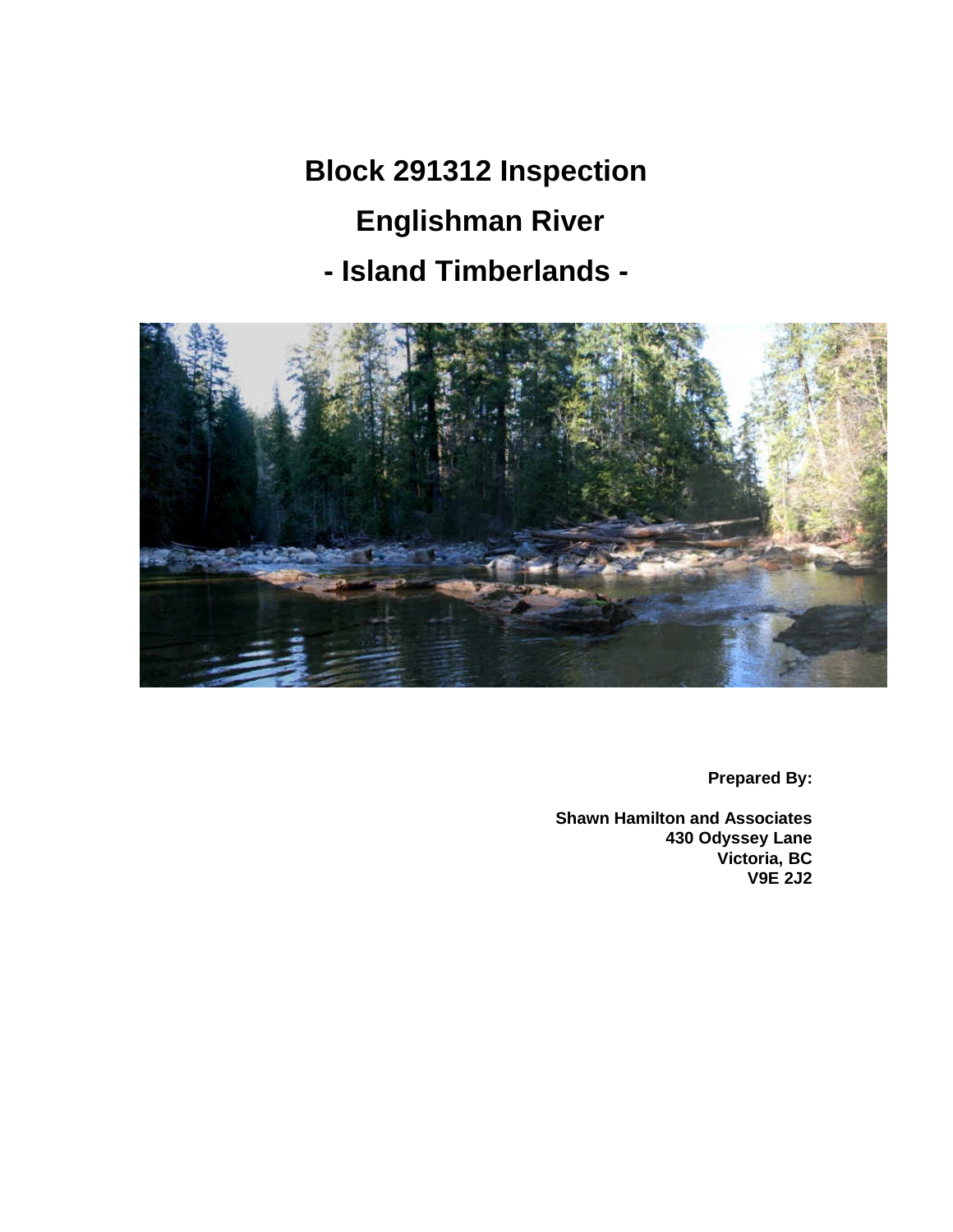# **Block 291312 Inspection Englishman River**

**PMFLC #: IN-902-IT-C** 

# **Island Timberlands**

**March, 2009** 

**Prepared for:** 

**Private Managed Forest Land Council P.O. Box 31059 3141-3980 Shelbourne Street Victoria, B.C. V8N 6J1** 

**Prepared by:** 

**Shawn Hamilton, R. P. Bio. and Associates 430 Odyssey Lane Victoria, B.C. V9E 2J2**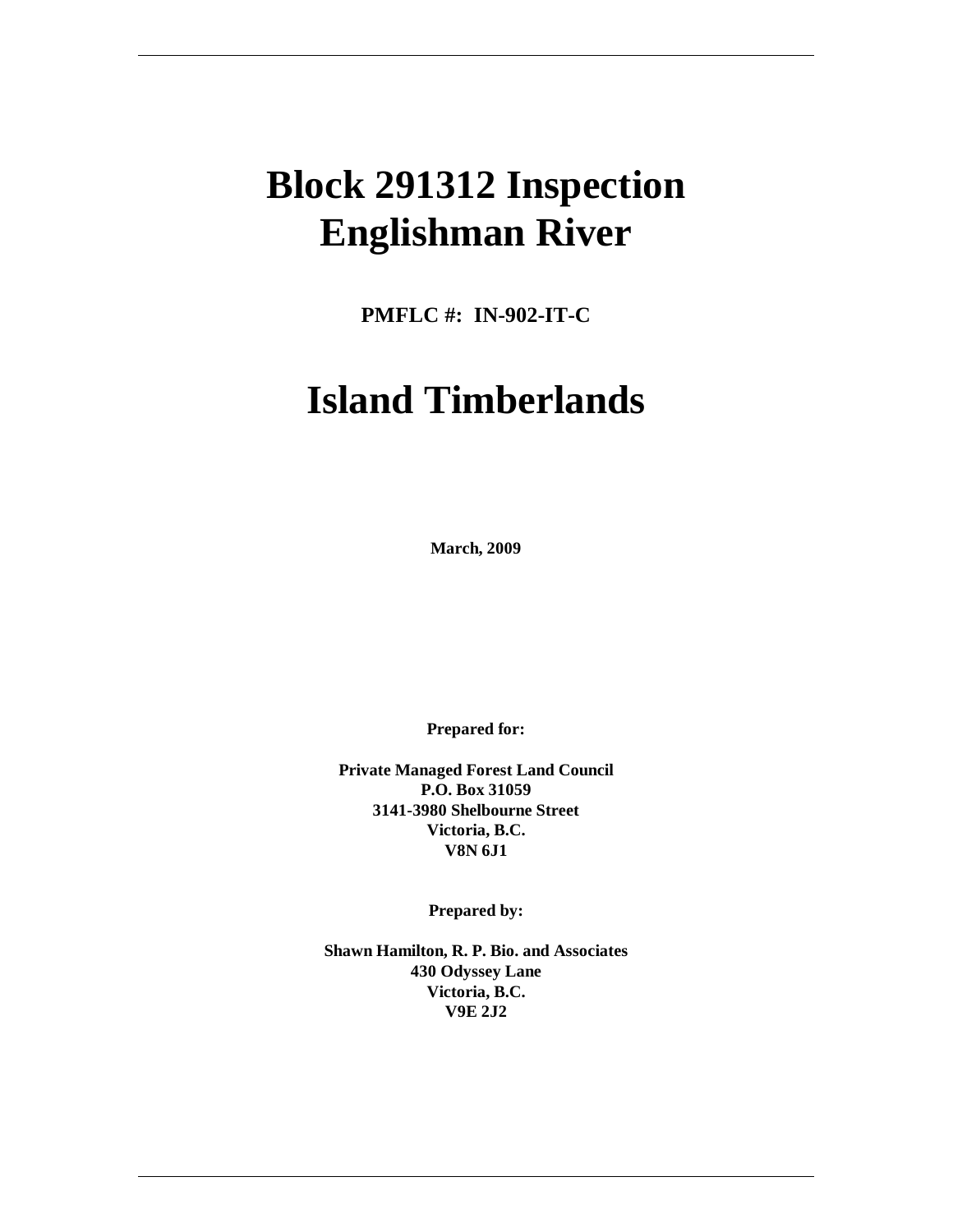# **Table of Contents**

| $\mathbf{I}$ . |      | Introduction 1.1                                                                                                          |  |
|----------------|------|---------------------------------------------------------------------------------------------------------------------------|--|
| 2.             |      |                                                                                                                           |  |
| 3.             |      |                                                                                                                           |  |
| 4.             |      |                                                                                                                           |  |
| 5.             |      |                                                                                                                           |  |
| 6.             |      |                                                                                                                           |  |
| 7.             |      |                                                                                                                           |  |
| 8.             |      |                                                                                                                           |  |
|                | 8.1. |                                                                                                                           |  |
|                | 8.2. |                                                                                                                           |  |
|                | 8.3. |                                                                                                                           |  |
|                | 8.4. |                                                                                                                           |  |
|                | 8.5. | $\mathbf{Window}\textrm{ .} \mathbf{www.} \mathbf{a.} \ldots \mathbf{a.} \mathbf{a.} \mathbf{a.} \mathbf{b.} \mathbf{10}$ |  |
|                | 8.6. |                                                                                                                           |  |
| 9.             |      |                                                                                                                           |  |
| 10.            |      |                                                                                                                           |  |
| 11.            |      |                                                                                                                           |  |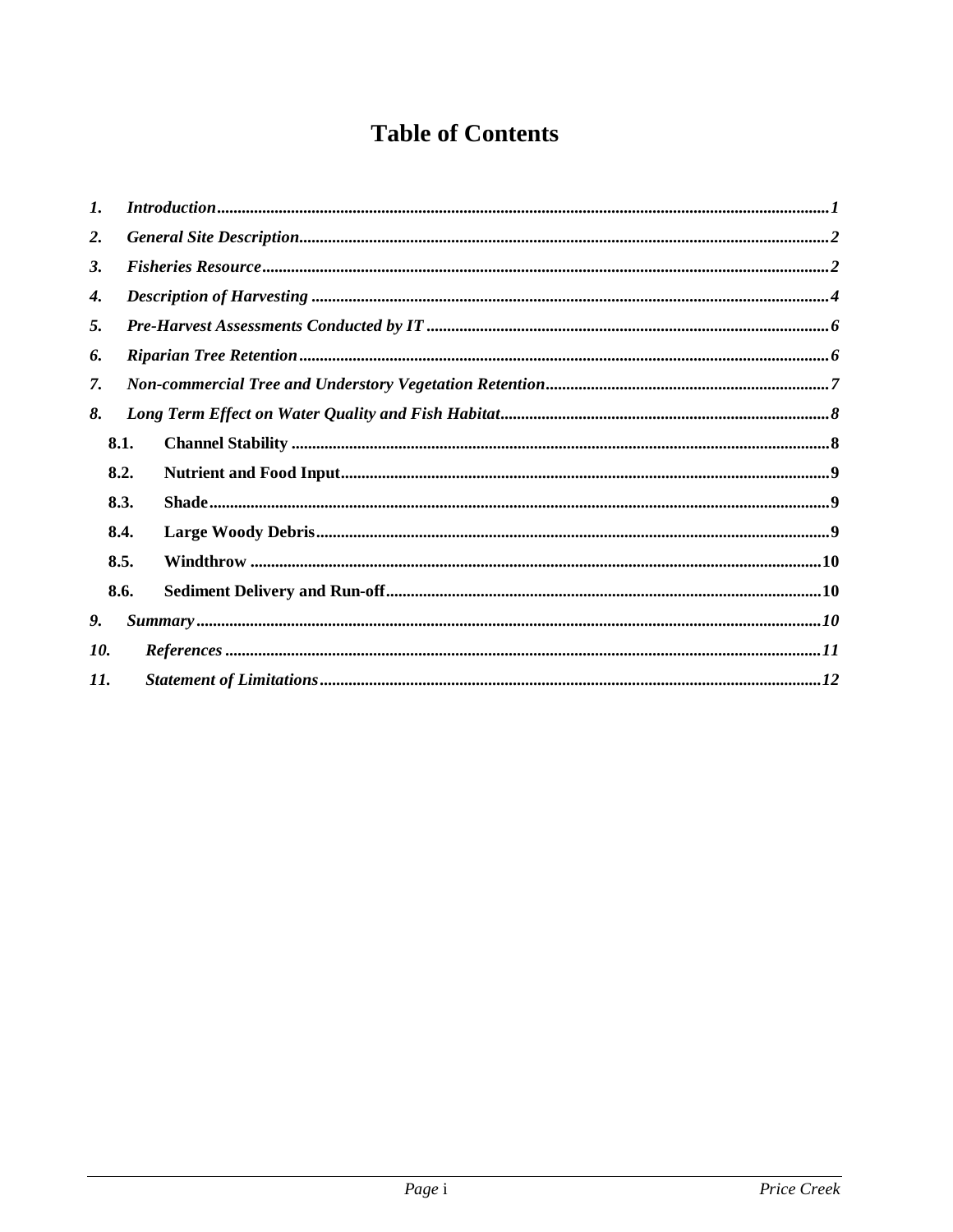# **1. Introduction**

This report summarizes the results of an inspection of a portion of Block 291312 located on the Englishman River within Island Timberlands (IT) Managed Forest 19 (Figure 1). At the request of the Executive Director of the Private Managed Forest Land Council (Council), I visited the Block on February 17, 2009 with Makenzie Leine, Brad Rodway, Jim Sears, Kraig Urbanoski, and Bill Waugh, all IT staff. Laura Coward, Ministry of Agriculture and Lands, as well as Brad Rushton, Fisheries and Oceans Canada, were also present. The purpose of this site visit was to:

- Carry out a joint block inspection with IT representatives in order to assess whether there had been, or is likely to be, any material harm to fish habitat or drinking water quality in the Englishman River downstream of the Block;
- Collect sufficient technical information to enable the Executive Director of the Council to determine whether there may be any potential contraventions of the Council Regulation; and
- Comment on the risk of future impacts to fish and/or fish habitat.

**Figure 1 An aerial view from Google Earth showing the location of Block 291312 on the Englishman River in relation to the City of Parksville.** 

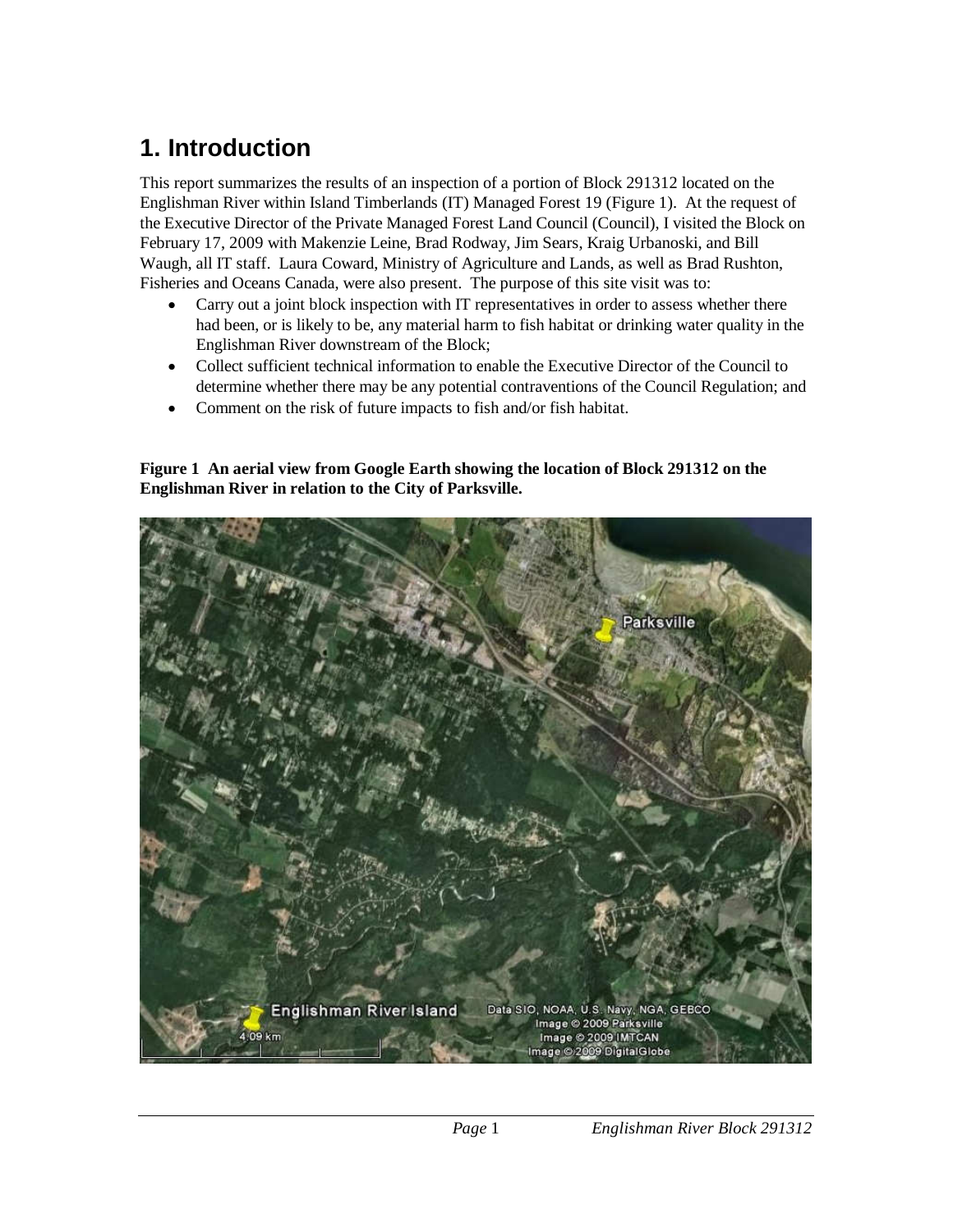# **2. General Site Description**

Block 291312 is located at UTM coordinates 10U Easting 401122 Northing 5454884, which is approximately 8 km south-southwest of the City of Parksville (Figure 1). The portion of Block 291312 that was inspected is a small island on the Englishman River (Figure 2; Photo 1 and cover photo). This island is referred to as the A-line island on the IT Logging Plan Map and it is approximately 200m long and 100m wide at its widest point. The island is located 500m upstream of the Englishman River Falls Provincial Park boundary. The island is relatively flat with gently rolling terrain.

**Figure 2 A scanned portion of the Block 291312 Logging Plan Map showing the island on the Englishman River. The pink arrow shows the direction of stream flow and the blue and green dashed lines show the approximate locations of the two tree retention survey transects. The green triangles denote trees that were removed as a single piece. The red triangles denote trees that were felled and bucked prior to helicopter removal.** 



# **3. Fisheries Resource**

According to the Ministry of Environment (MOE) FISS fisheries database, the Englishman River (Watershed Code 920-462800) supports anadromous fish species up to a 10m high falls located about 800m downstream of Block 291312, the falls are located approximately 15.85 km upstream of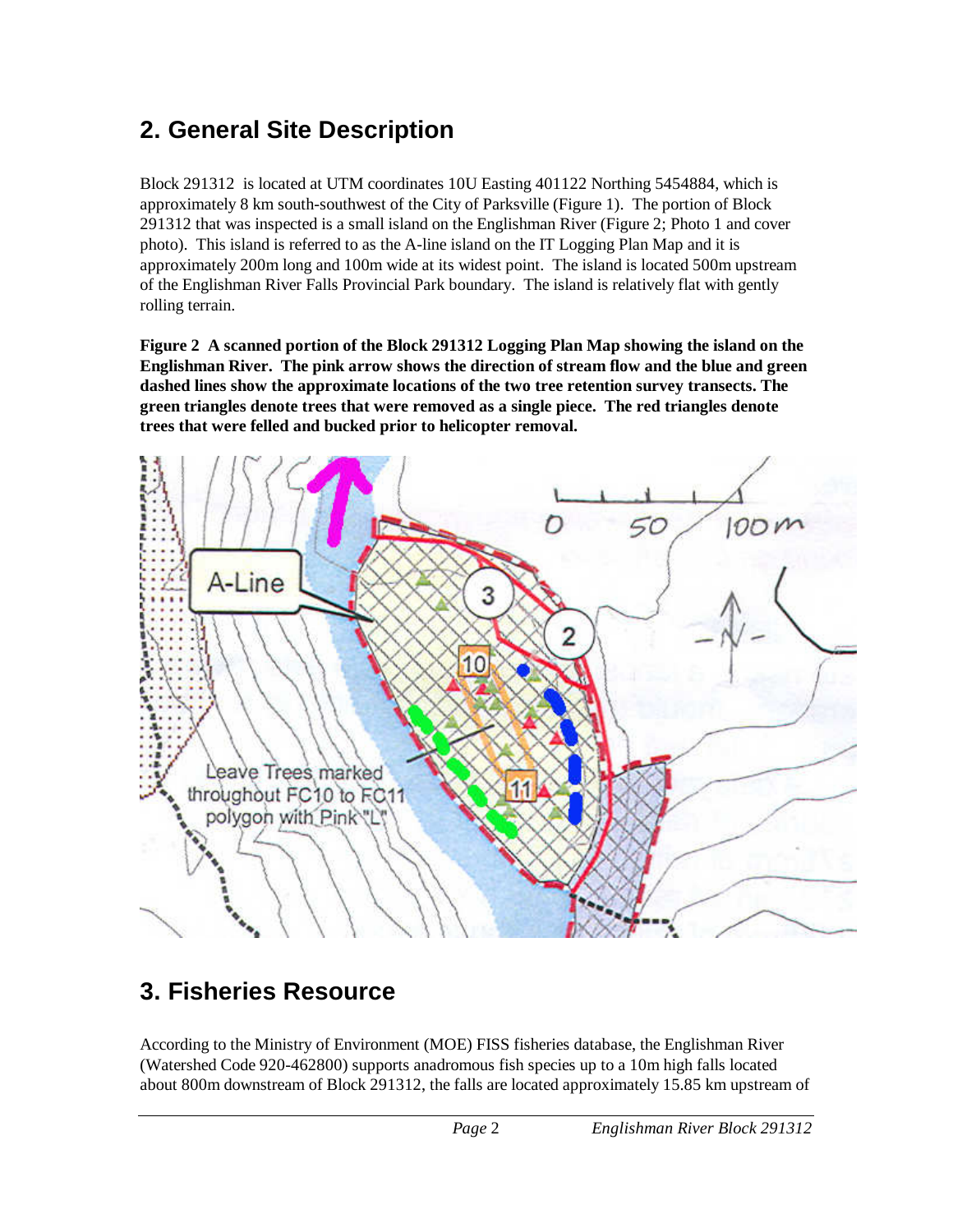the estuary. Fish species present in the Englishman River below these falls include chinook, chum, pink, sockeye, and coho salmon as well as steelhead, rainbow and coastal cutthroat trout.



#### **Photo 1 Looking downstream at the A-line island on February 17, 2009 (after harvesting). The blue arrow indicates the main channel and the yellow arrow points to the side channel.**

Intensive biological monitoring and habitat enhancement work has been conducted on the Englishman River downstream of the falls and this work is on-going. In the 1990s three channels were constructed. One of these channels was lost during a flood and is now part of the active river channel. The two remaining channels are referred to as the M&B Channel and the TimberWest Channel. These channels were monitored for coho smolt production for the seven years prior to 2006. It was discovered that the M&B channel produces a small number of coho smolts while the TimberWest Channel produced approximately 5,000 to 8,000 smolts each year. The length of the TimberWest Channel was increased to 4.1 km in 2006 and there are plans to monitor annual smolt output of the extended channel over the next few years.

In 2001 the Pacific Salmon Foundation released a report titled The Englishman River Watershed Recovery Plan. Since then, there has been monitoring studies and habitat enhancement work conducted by fisheries agencies as well as public involvement groups including the Mid-Vancouver Island Habitat Enhancement Society. The Englishman River has also been declared a Wild Steelhead River.

The Englishman River upstream of the falls supports resident fish species including rainbow and cutthroat trout (FISS database). Although almost all of the fish enhancement effort has focused on the portion of the river downstream of the falls, it is my understanding that some instream work has been carried out to increase bank stability upstream of the falls.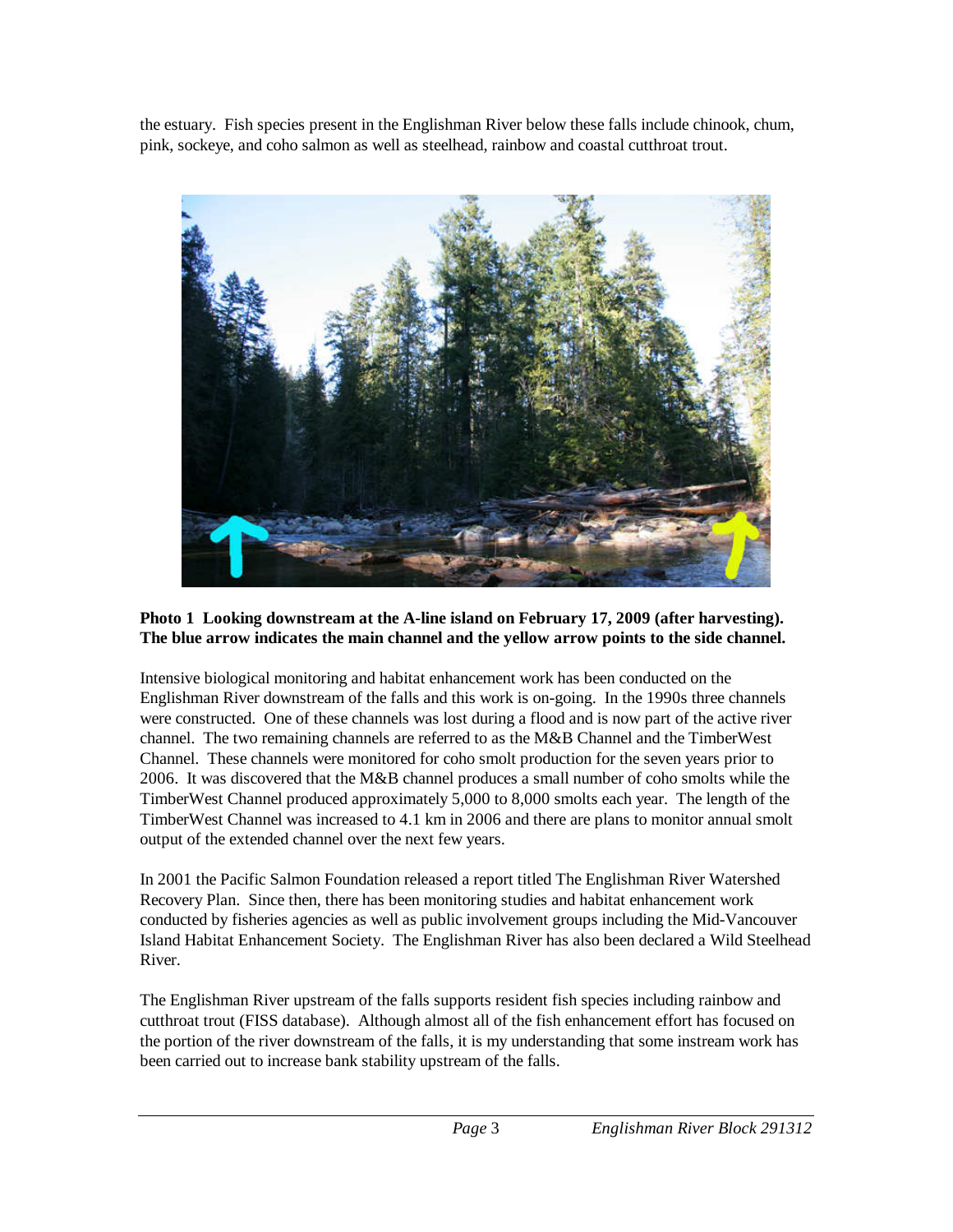# **4. Description of Harvesting**

Harvesting of Block 2911312, including the A-line island, had been completed by February 17, 2009, the date of the inspection. A total of 21 trees had been harvested and removed from the island (photos 2 and 3). These trees had been previously identified by IT foresters and clearly marked with aluminum tags and spray paint.



#### **Photo 2 Looking at the stumps of two trees that were removed from the right transect (see Section 6).**

Of the 21 trees removed, five were within 10 m of the edge of the side channel (photo 2) and one was within 10 m of the mainstem (Figure 2). These trees were counted in the two transect surveys that I conducted on February 17. According to the IT Logging Plan Map, ten harvested trees were between 10 and 30 m from the channels and six harvested trees were further than 30 m from the channel in a polygon between FC10 and FC11 (Figure 2 and photo 3). These totals do not include danger trees (snags) or the non-commercial trees that were cut down (see Section 7).

Logging on the island was accomplished by a helicopter selection method referred to as "single stem removal." This method involves topping and limbing the trees identified for removal. The trees are then cut almost all the way through (photo 4). These trees are left standing for a short time until a heavy-lift helicopter "grabs" on to them and lifts them upwards, breaking the holding wood (small part of the tree not cut through with the saw). The trees are then flown to a nearby drop area. The drop areas for this Block were on the 155 Mainline Road at least 100m (horizontal distance) from the river.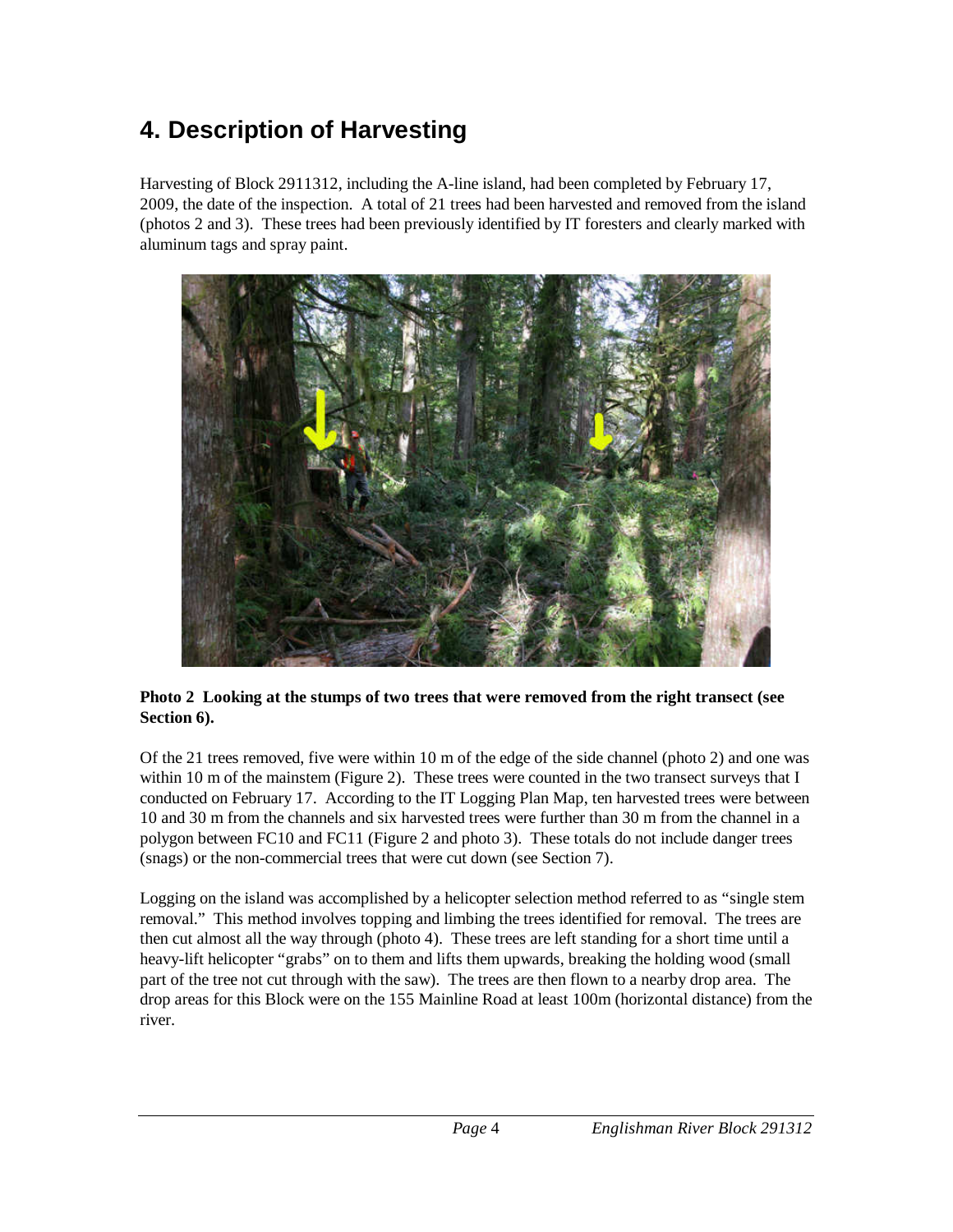

**Photo 3 Looking at the stumps of three trees that were removed from the central portion of the island where harvesting was more intense.** 



**Photo 4 Looking at the stump of a tree that was cut most of the way through, left standing and then picked up with the helicopter.**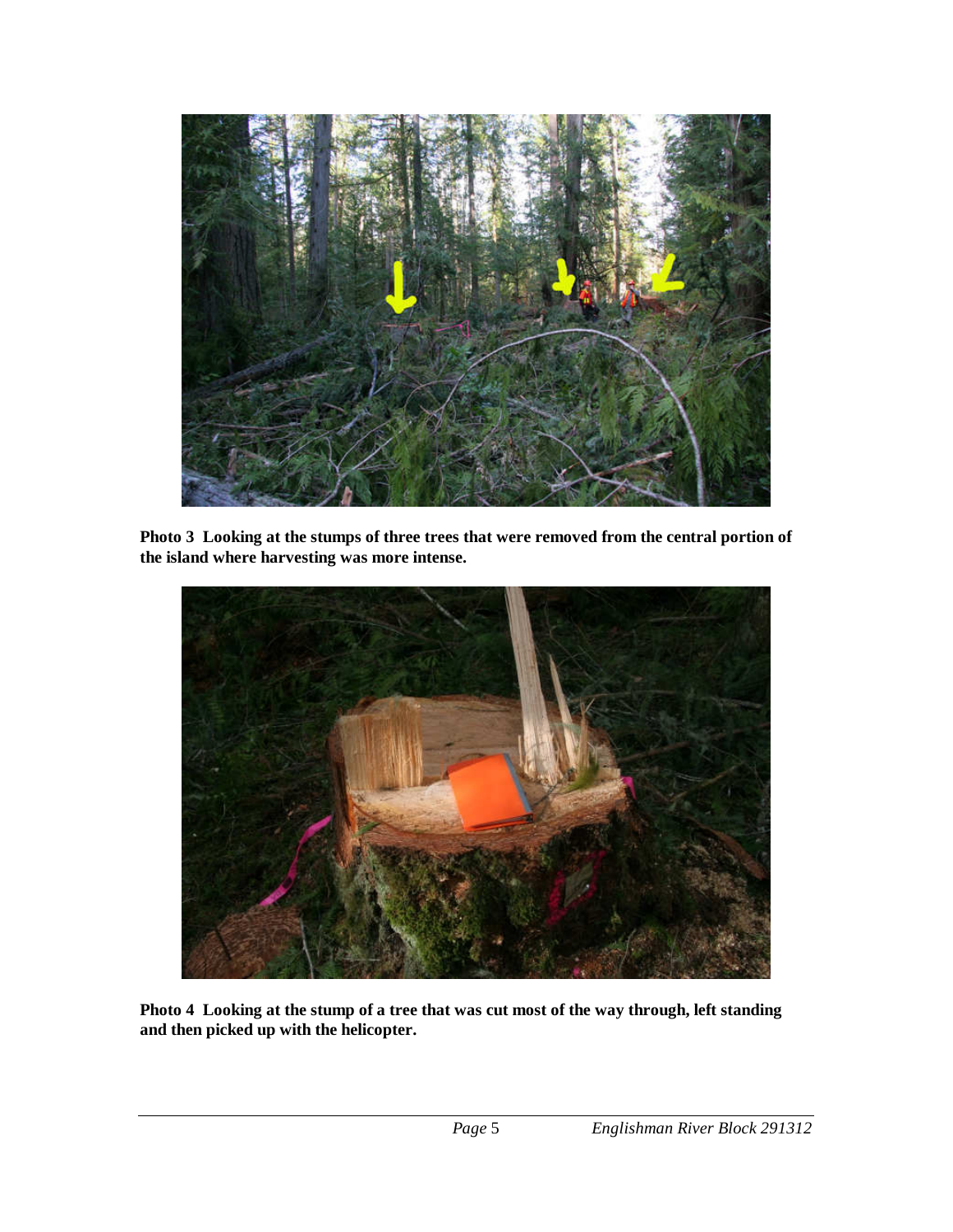Approximately six of the 21 trees were too heavy to be flown in a single piece so were hand felled and then limbed and bucked (red triangles on Figure 2). The bucked sections were then flown out individually. Several danger trees (approximately six according to IT staff) did have to be felled on the island. I observed at least one large snag was retained after the Danger Tree Assessor deemed it safe to do so.

It is my understanding that one tree fell into the active side channel during helicopter yarding. This tree was knocked over by the rotor downwash and was not felled with a chainsaw. This tree was then picked up whole and flown to the landing area.

# **5. Pre-Harvest Assessments Conducted by IT**

A Watershed Assessment Procedure assessment of the Englishman River watershed was commissioned by Weyerhaeuser Company Limited (prior to IT). The purpose of the assessment was to report on the general physical condition of the watershed, to identify impacts of past forest development activities on the condition of streams, and to provide guidance for a Prescription Team to develop management strategies for future forest operations in the watershed. The results of this assessment are contained in an IT internal report dated September 17, 2002.

It is my understanding that this report recommends streamside management and forest road prescriptions for the Englishman watershed and these prescriptions were reviewed by fisheries agency staff and various stakeholders during the Watershed Assessment Procedure process.

Block layout was conducted by Precision West Resource Consultants Limited under the supervision of IT staff. IT also retained Aztec Geoscience Inc. to conduct a site-specific terrain assessment of Block 291312. This Terrain Stability Assessment Report includes comments on channel stability based on field observations within the Block. The field assessment was conducted after the block had been laid out and the trees had been flagged for removal. The results of the terrain assessment are presented in a report dated February 2009. In summary, this report concluded that:

- 1. The A-line portion of Block 291312 is an alluvial island on a glaciofluvial terrace;
- 2. The alluvial portion of the Englishman River valley bottom (including the A-line island) requires a viable population of mature conifers to maintain natural levels of erosion resistance of the channel;
- 3. The island has a landslide hazard rating of very low;
- 4. The potential for increased windthrow is low; and
- 5. Due to the concern for potential long term effects on bank erosion and Large Woody Debris (LWD) recruitment, non-economic and immature trees should be retained to the fullest extent possible.

# **6. Riparian Tree Retention**

Since the Englishman River is a Class A stream (channel width greater than 10 m and fish bearing), the Private Managed Forest Land Council Regulation 2007 (PMFLCR) requires that a minimum of 30 trees be retained adjacent to the stream channel every 100m (Section 27). Class A streams require more riparian tree retention than any other stream class. For the purpose of this assessment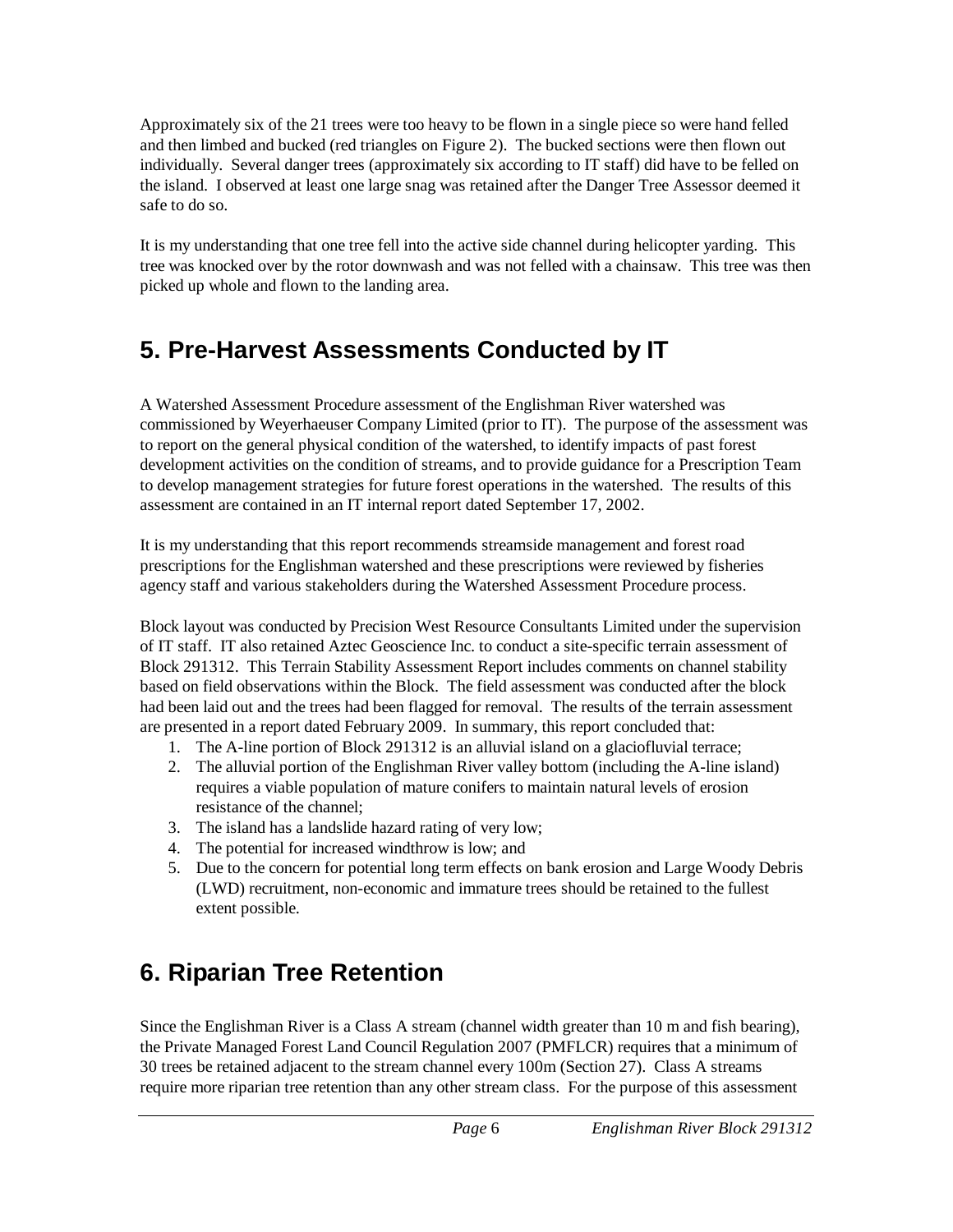the mainstem and the island side channels were considered Class A streams. Retained trees must be greater than 30 cm in diameter and be within 10 m of the edge of the stream channel provided that the pre-harvest stand contains sufficient trees<sup>1</sup>. The pre-harvest stand on the A-line island had sufficient trees to meet this requirement.

Two 100m long transects were surveyed on the island. The locations of the right and left (when facing downstream or north) transects are shown on Figure 2 with blue and green dashed lines respectively. The survey was conducted by counting retained trees that were greater than 30cm in diameter and were within 10m of the edge of the channel. The 100m length was measured with a hip chain and the 10m width was visually estimated. Stumps were also counted within the 100m by 10m survey transects to obtain the number of harvested trees. The results of the two transect surveys are presented in Table 1:

#### **Table 1 Summary of riparian tree retention surveys on the Englishman River A-line island within Block 291312 conducted on February 17, 2009.**

| <b>Transect</b> | Length $(m)$ | <b>Retained Trees (&gt; 30cm</b> |                  |                | Harvested Trees (> 30cm |  |
|-----------------|--------------|----------------------------------|------------------|----------------|-------------------------|--|
|                 |              | diameter)                        |                  | diameter)      |                         |  |
|                 |              | <b>Conifer</b>                   | <b>Deciduous</b> | <b>Conifer</b> | <b>Deciduous</b>        |  |
|                 |              |                                  |                  |                |                         |  |
| Right (dashed   | 100          | 46                               |                  | 5 plus one     |                         |  |
| blue line)      |              |                                  |                  | danger tree    |                         |  |
| Left (dashed    | 100          | 38                               |                  |                |                         |  |
| green line)     |              |                                  |                  |                |                         |  |

As can be seen in Table 1, the retention of trees greater than 30 cm in diameter was significantly more than the minimum requirement of 30 (48 and 41 trees retained for right and left transects respectively).

The total number of trees on the A-line island with a diameter greater than 30 cm is not known. It has also not been confirmed how many danger trees were cut down, or how many non-commercial trees were felled. However, based on the transect data and my visual estimate, the number of large trees (diameter > 30 cm) that were harvested is probably less than 5% of the total number of large trees present prior to logging. This is a visual estimate and a detailed inventory is required if a more accurate estimate is required by Council.

### **7. Non-commercial Tree and Understory Vegetation Retention**

Section 30 of the PMFLCR stipulates that all non-commercial and understory vegetation must be retained within 30m of a Class A stream to the fullest extent possible. There are, however, situations described in the Regulation that allow the owner to fall and remove non-commercial trees and to disturb understory vegetation as long as their removal does not result in a material adverse effect on fish habitat or water that is diverted by a licensed waterworks intake.

<sup>&</sup>lt;sup>1</sup> If the pre-harvest stand does not have sufficient trees of 30 cm or greater diameter within 10 m of the stream, the regulation describes a procedure to follow to ensure adequate tree retention.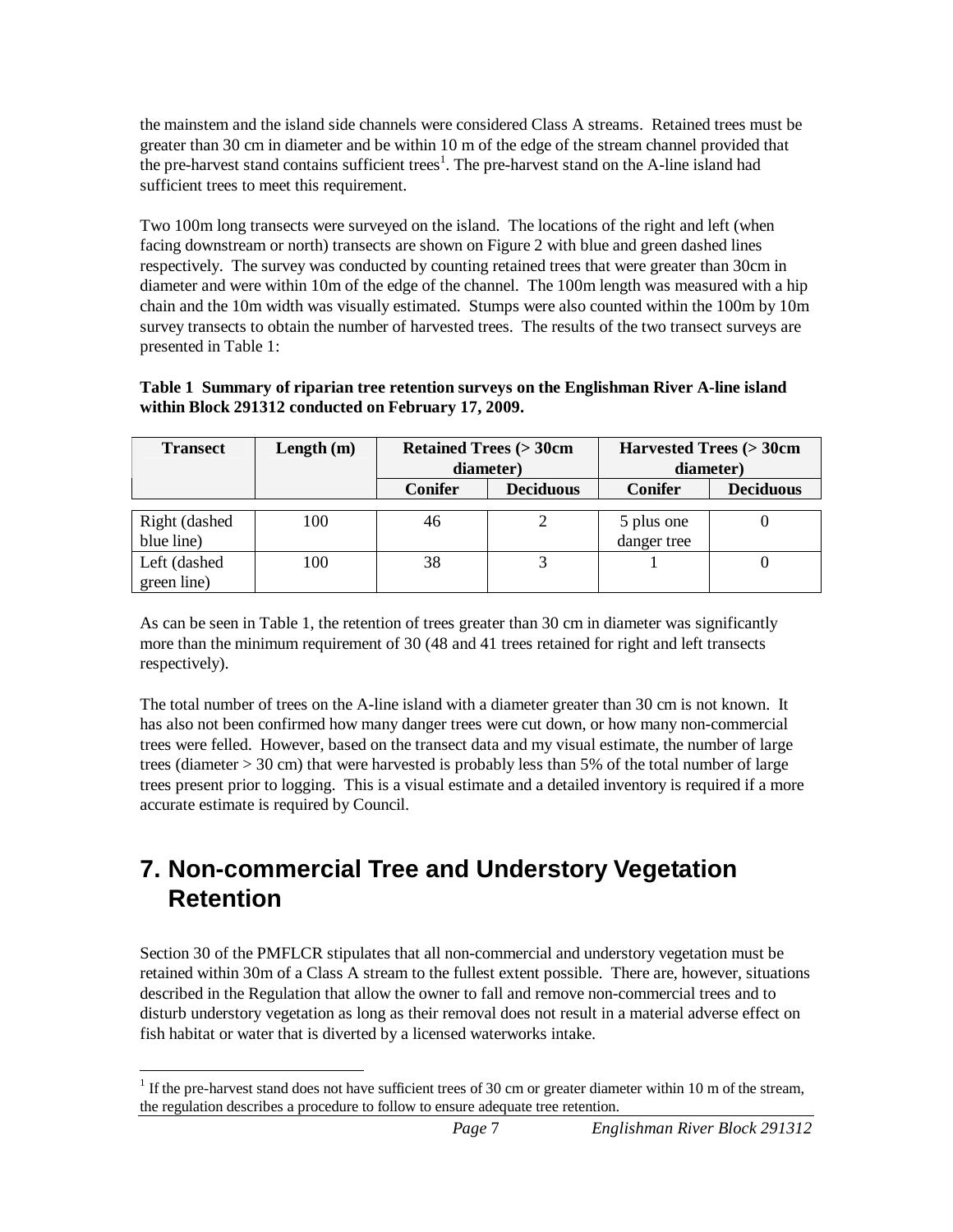Since the island was harvested with a helicopter, there are no roads, skid trails, cable yarding paths, etc. that could result in understory vegetation disturbance or a loss of non-commercial trees. A detailed inventory of non-commercial trees that had been cut down was not conducted. However, I did observe several non-commercial trees that had been cut down adjacent to fresh stumps and these were likely felled for safety reasons (i.e. faller escape route). It is concluded that although noncommercial trees were felled for safety reasons, non-commercial felling was not extensive. I also saw little evidence of understory vegetation disturbance except where felled tree trunks had landed (long impression on the forest floor). It is my opinion that the removal of non-commercial trees and understory disturbance will cause no significant effect on fish habitat or water quality.

## **8. Long Term Effect on Water Quality and Fish Habitat**

Logging in the riparian area of a river has the potential to affect fish habitat in a number of ways. Some potential effects are:

- 1. reduced channel stability;
- 2. reduced nutrient and food input (leaf litter, insects, etc.);
- 3. reduced shade;
- 4. reduced long term input of large woody debris (LWD);
- 5. increased windthrow; and
- 6. increased sediment delivery and run-off.

#### **8.1. Channel Stability**

Aztec Geoscience Inc, a consulting geoscience firm, assessed channel stability in the field and reviewed the Logging Plan. The Aztec Geoscience Inc. report identified the concern about channel stability, the high transport potential of the Englishman River, and the predicted increased frequency and magnitude of peak stream flows due to climate change. The report also stated that the mature trees on the island are playing an important role in maintaining bank stability since the island is in a potential erosion zone. Their recommendation for logging on the A-line island was to retain noneconomic and immature trees to the fullest extent possible.

I saw no evidence of bank disturbance due to harvesting activities and all the trees growing on the edge of the bank were retained. It is therefore my opinion that bank stability in the short term has not been significantly compromised.

Assessing whether or not tree removal will affect long term island stability is beyond the scope of this report. The long term bank stability of the island can be influenced by a number of factors not related to the harvesting on the island including the magnitude of future floods, the amount of sediment transport and storage in the channel, the formation of log jams, etc. If further analysis is required by Council a detailed assessment should be conducted by a qualified river engineer or fluvial geomorphologist.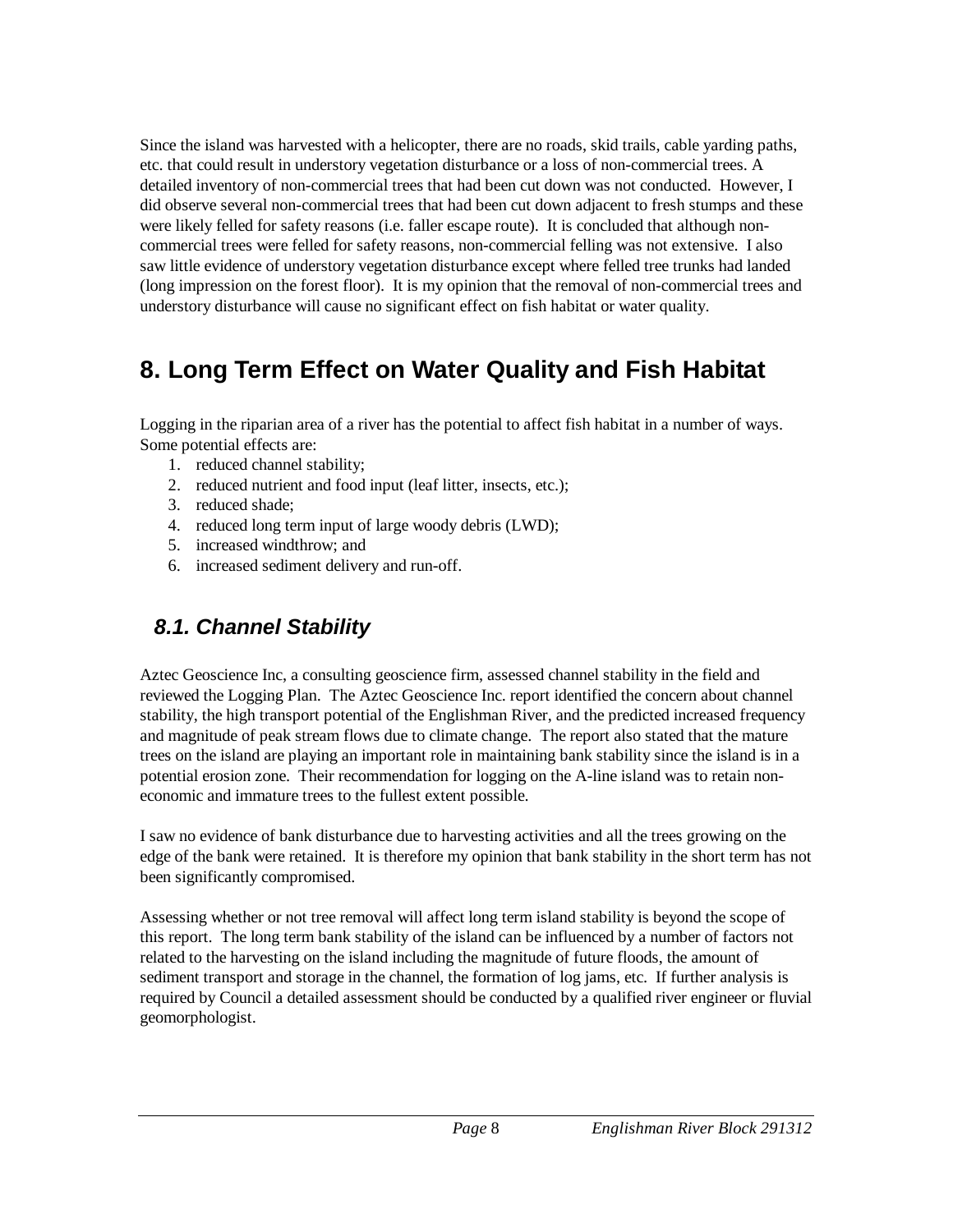#### **8.2. Nutrient and Food Input**

Although six of the 21 trees harvested were within 10 m of the stream channel, it is my opinion that the number of trees removed was relatively small compared to the number of trees retained. Although it is likely that at least some of the trees that were removed did contribute some nutrients and food organisms to the channel, their contribution relative to the retained trees on the island, and the riparian areas upstream of the island, would have been very small. It is therefore my opinion that nutrient and food input has not been materially affected by the removal of trees from the A-line island and that fish production in the Englishman River has not been negatively affected.

#### **8.3. Shade**

Logging on the A-line island could result in an increase in the amount of sunlight hitting the stream surface. However, the channel is deeply incised at this location and the amount of forest canopy that was removed was relatively small. It is therefore my opinion that the potential increase of solar radiation entering the stream will be insignificant and will have no measurable effect on fish production.

### **8.4. Large Woody Debris**

Trees that fall into streams and rivers influence channel shape and play an important role in providing fish habitat. Large trees and portions of trees that enter streams are generally referred to as large woody debris (LWD). Channel size and the size of the wood influences how LWD affects channel shape. How LWD enters a stream is influenced by a number of factors including the rate of bank erosion, the age of the stand, the prevalence of windthrow, landslide potential, etc. On alluvial streams, bank erosion plays a significant role in providing LWD to the channel. On stable channels, windthrow can be the dominant mechanism for LWD input.

In general, riparian areas should be managed to ensure a supply of LWD to the channel over the long term. In theory, the removal of large trees from a riparian area has the potential to result in a reduction of LWD entering a stream channel over the long term. Research in mature/old growth forests in the Pacific Coastal Region has shown that between 50 and 80% of the LWD that enters the channel originates from trees growing within 10m from the channel edge (Naiman, et.al, 2002).

Two riparian areas were surveyed on the upstream edges of the A-line island (Figure 2). Based on the results of the transect surveys it is concluded that six of the 21 trees removed from the A-line island were within 10 m of the stream bank and none of these trees were on the channel edge. Eighty-nine trees greater than 30 cm in diameter were retained in the two 100m long transects. These retained trees have the potential to provide future LWD to the stream channel. It is therefore concluded that harvesting on the A-line island was done in a manner that will maintain future LWD input to the Englishman River.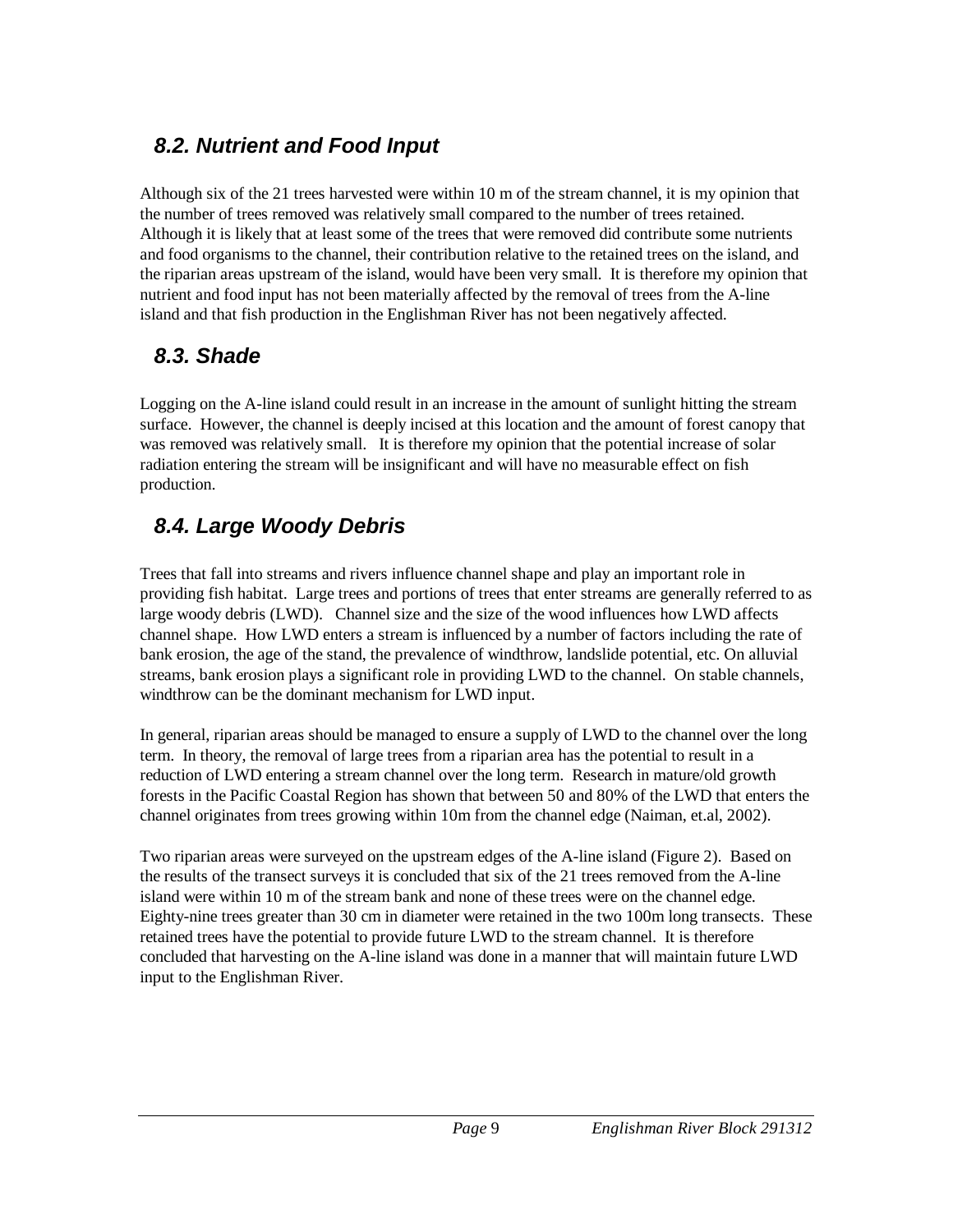#### **8.5. Windthrow**

Harvesting has the potential to increase the rate of windthrow, particularly at the edges of larger clear cut openings and in stands that are susceptible to windthrow. Aztec Geoscience Inc. concluded that the windthrow hazard with respect to the proposed harvesting on the A-line island was low due to the single stem removal harvesting method and due to the topographical protection offered by the deeply incised river valley. Based on Aztec Geoscience Inc.'s conclusion that windthrow hazard is low, it is concluded that it is unlikely that harvesting will influence windthrow in a manner that adversely affects fish habitat.

#### **8.6. Sediment Delivery and Run-off**

Section 15 of the PMFLCR stipulates that a forest activity must not cause sediment or other material to be deposited in fish habitat in a manner that would cause a material adverse effect. I saw no evidence of ground or stream bank disturbance that had, or would likely, result in significant sediment delivery to the Englishman River. Logging can potentially affect the rate and amount of run-off. However, this effect is generally related to roads, ground disturbance, or where a large number of trees is harvested. The removal of 21 trees (and the cutting of non-commercial trees) from the A-line island is not expected to affect run-off.

# **9. Summary**

According to the Ministry of Environment Fisheries Information Summary System (FISS), the Englishman River supports anadromous fish species below the falls located 800 m downstream of Block 291312. Cutthroat and rainbow trout are present upstream of the falls.

A terrain stability assessment was conducted for the Block after lay-out and prior to harvesting. This assessment was conducted by Aztec Geosciences Inc. Landslide hazard, windthrow potential and channel stability were discussed in the terrain stability report. The report describes the importance of riparian trees and classes the island as alluvial. The report recommends that non-economic and immature trees be retained on the island to the fullest extent possible.

A total of 21 trees were harvested from the A-line island. These trees were single stem harvested and removed with a heavy lift helicopter. Some danger trees (snags) and non-commercial trees were cut down, likely for safety reasons. According to IT staff approximately six danger trees were felled. The number of non-commercial trees cut down is not known, but did not appear to be in excess of safety requirements.

For the purpose of this report, the mainstem channel and the side channels on the Englishman River are considered Class A stream channels  $(> 10 \text{ m wide})$ . This means that a minimum of 30 trees must be retained for every 100 meters that the Block is adjacent to the channel. These retained trees must be at least 30cm in diameter. Two 10m by 100m transects were surveyed to determine tree retention in the riparian area adjacent to the river. In one transect five trees were harvested, one danger tree was felled and 48 trees (> 30cm diameter) were retained. In the second transect, one tree was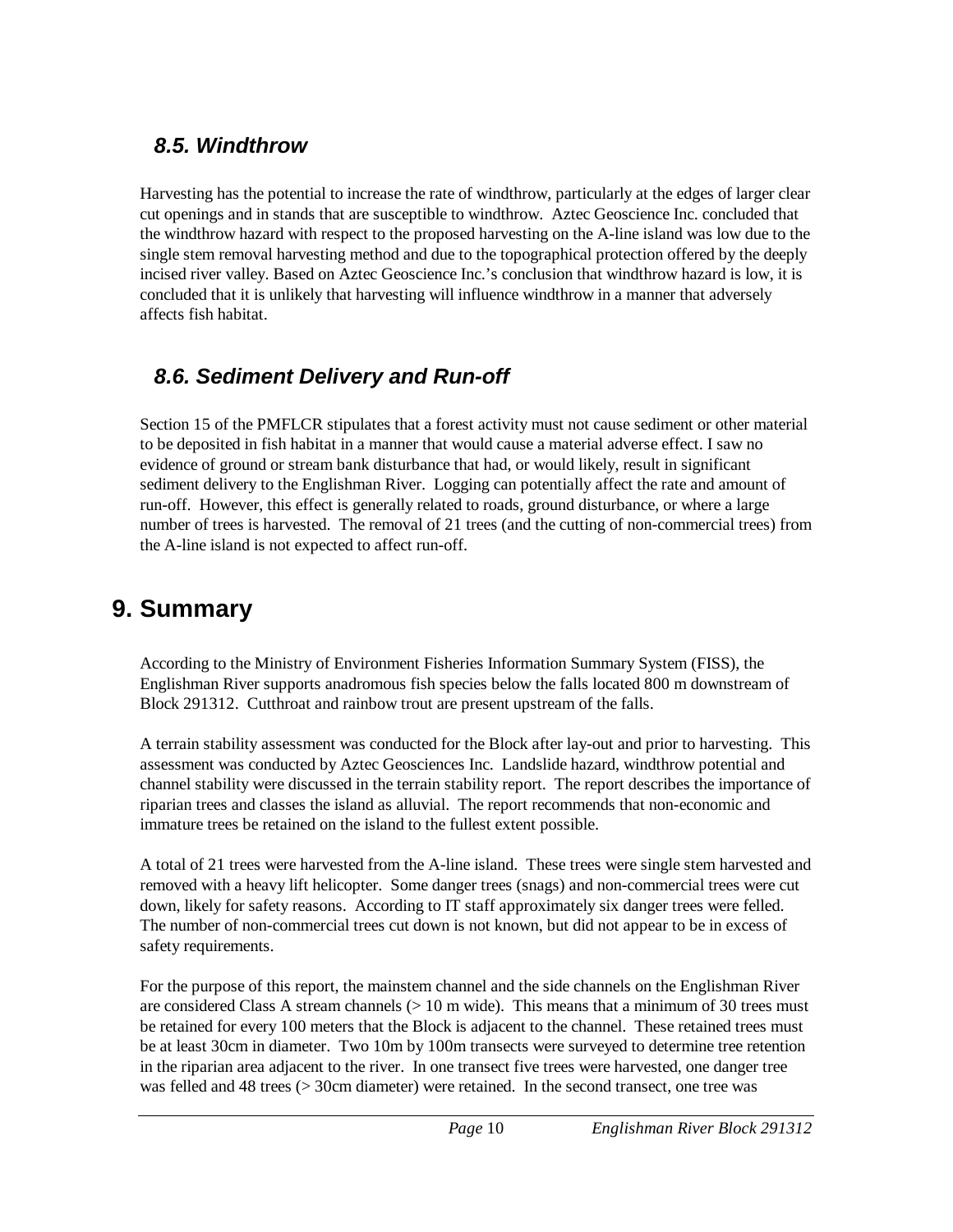harvested and 41 trees were retained. This level of retention exceeds the minimum requirement of 30 trees per 100m.

A detailed inventory of the whole A-line island would be required to determine the exact number of danger trees and non-commercial trees felled and to accurately count the number of large trees remaining on the island. However, based on the results of the two transects and my visual estimate on February 17, the 21 harvested trees likely represents less than 5% of the total number of trees on the island.

At a certain threshold level, logging in the riparian area of an alluvial river has the potential to affect fish habitat in a number of ways. Some potential effects are: reduced channel stability; reduced nutrient and food input (leaf litter, insects, etc.); reduced shade; reduced long term input of LWD; increased windthrow; and increased sediment delivery and run-off. It is my opinion that the amount of harvesting that occurred on the island was below the threshold level where significant effects on fish habitat will occur.

Aztec Geoscience Inc. assessed channel stability in the field and reviewed the Logging Plan. Their recommendation for logging on the A-line island is to retain non-economic and immature trees to the fullest extent possible. Assessing whether or not tree removal will affect long term channel stability is beyond the scope of this report and should be conducted by a qualified river engineer or fluvial geomorphologist if further analysis is required by Council.

Due to the relatively small number of trees harvested, and lack of ground and river bank disturbance, I have concluded that fish habitat and water quality have not been significantly affected.

### **10. References**

Naiman, Robert J., et.al. 2002. Dead wood dynamics in stream ecosystems. USDA For. Ser. Gen. Tech. Rep. PSW-GTR-181.